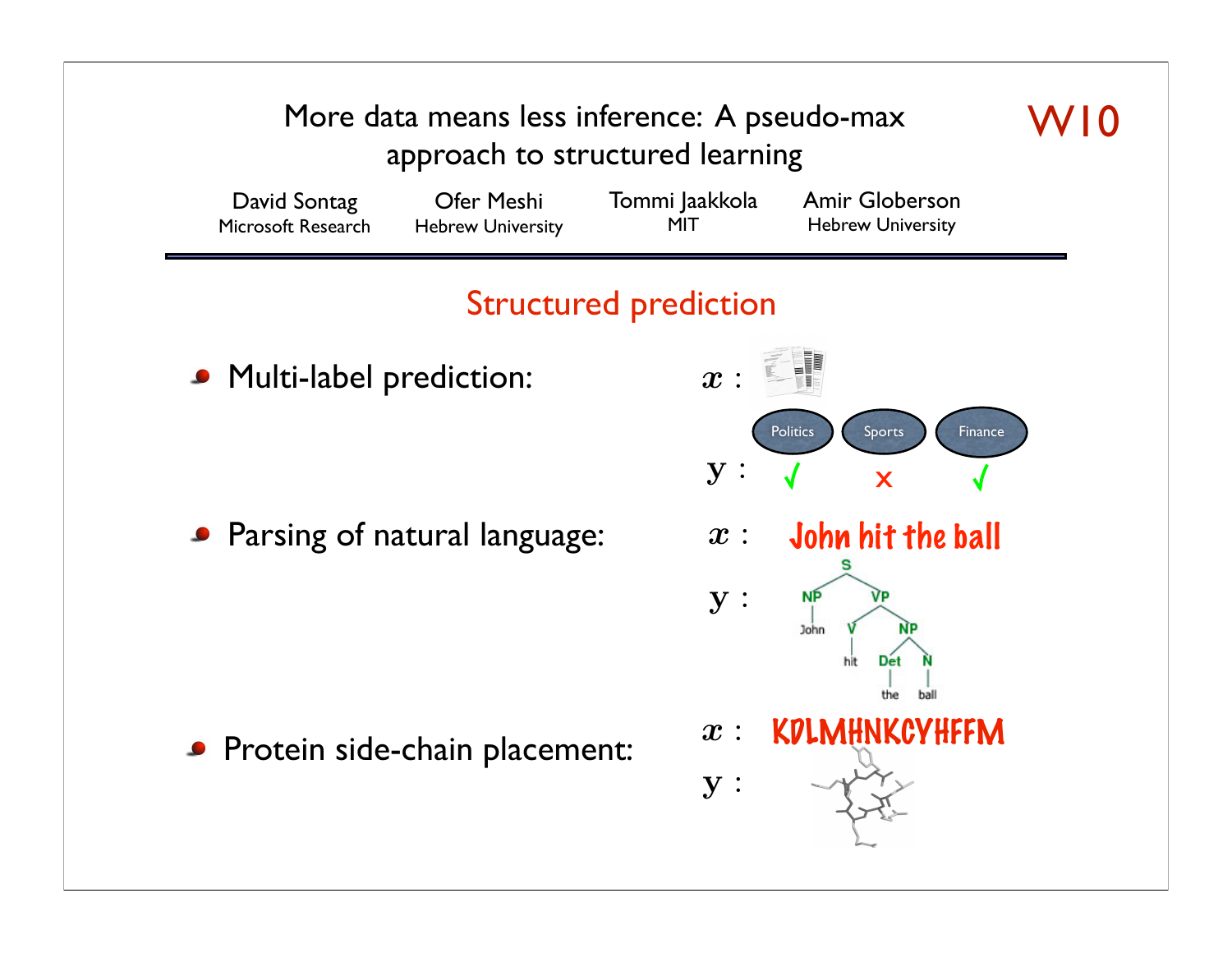

- **Each prediction task is specified by a feature function**  $f(x, y)$  and a weight vector w.
- Prediction is given by  $y \leftarrow \arg\!\max\limits_{\hat{y} \in Z} \mathbf{w} \cdot f(\bm{x}, \hat{\mathbf{y}})$  $\hat{\mathbf{y}} \in Z$
- Typically decomposes as  $f(\bm{x},\mathbf{y}) = \sum f_c(\bm{x},\mathbf{y}_c)$ , where c is a small set of variables  $f(\boldsymbol{x}, \mathbf{y}) = \sum$ *c*  $f_c(\bm{x}, \mathbf{y}_c)$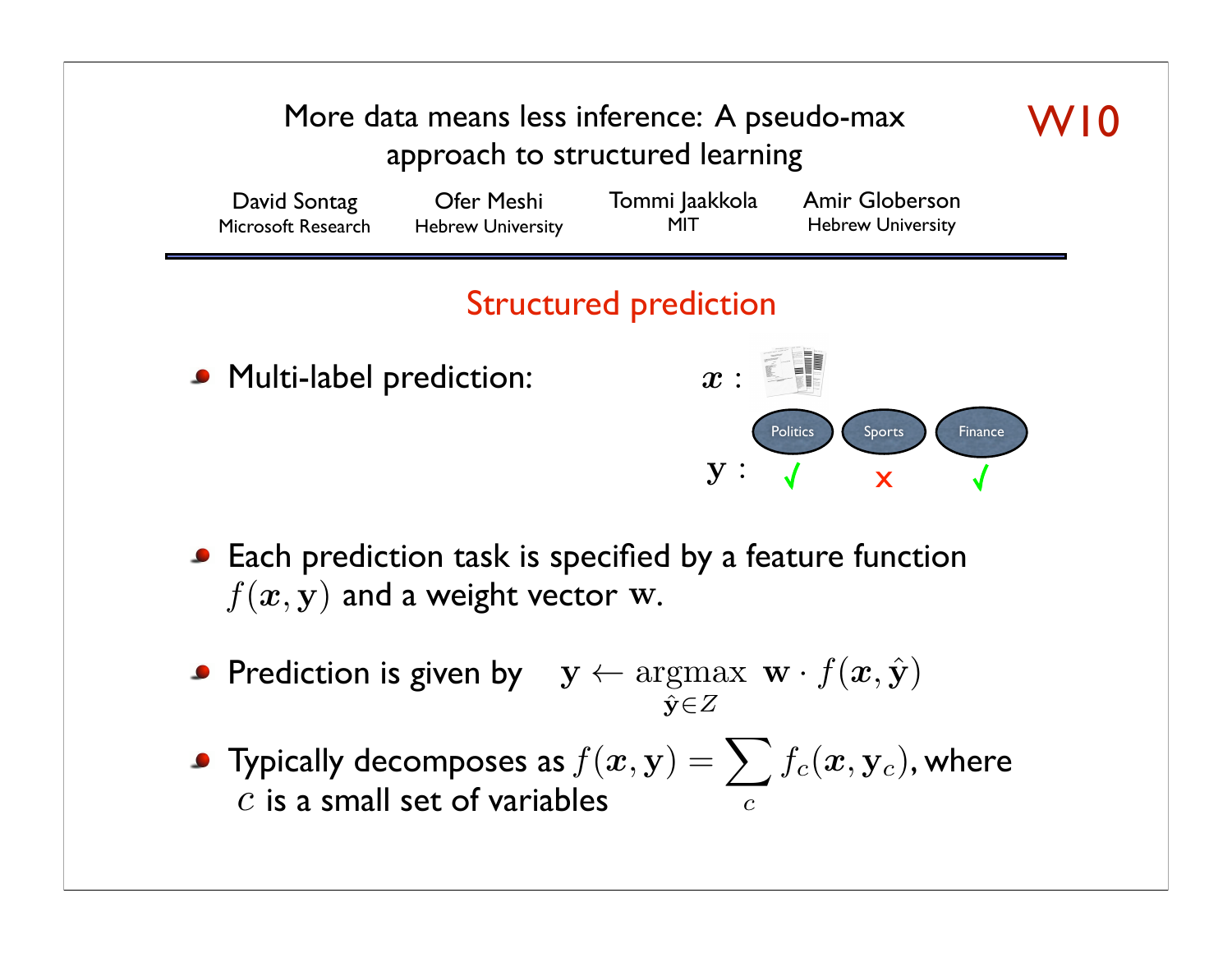## More data means less inference: A pseudo-max approach to structured learning

| David Sontag       | Ofer Meshi               | Tommi Jaakkola | <b>Amir Globerson</b>    |
|--------------------|--------------------------|----------------|--------------------------|
| Microsoft Research | <b>Hebrew University</b> | MIT            | <b>Hebrew University</b> |

Learning problem (separable setting)

- Given training data  $\{\boldsymbol{x}_m, \mathbf{y}_m\}_{m=1}^M$
- Assume that there exist "true" parameters w such that

 $\mathbf{y}_m \leftarrow \operatorname*{argmax}_{\hat{\mathbf{x}} \in \mathcal{I}} \mathbf{w} \cdot f(\boldsymbol{x}_m, \hat{\mathbf{y}})$  for all  $m$  $\hat{\mathbf{v}} \in Z$ 

- Structured perceptron, stochastic subgradient, cutting-plane, ... **All repeatedly do prediction during learning - very slow!**
- Is there some way to circumvent prediction during learning?
- We give an efficient learning algorithm which, when distribution of training examples is sufficiently "nice", is asymptotically consistent